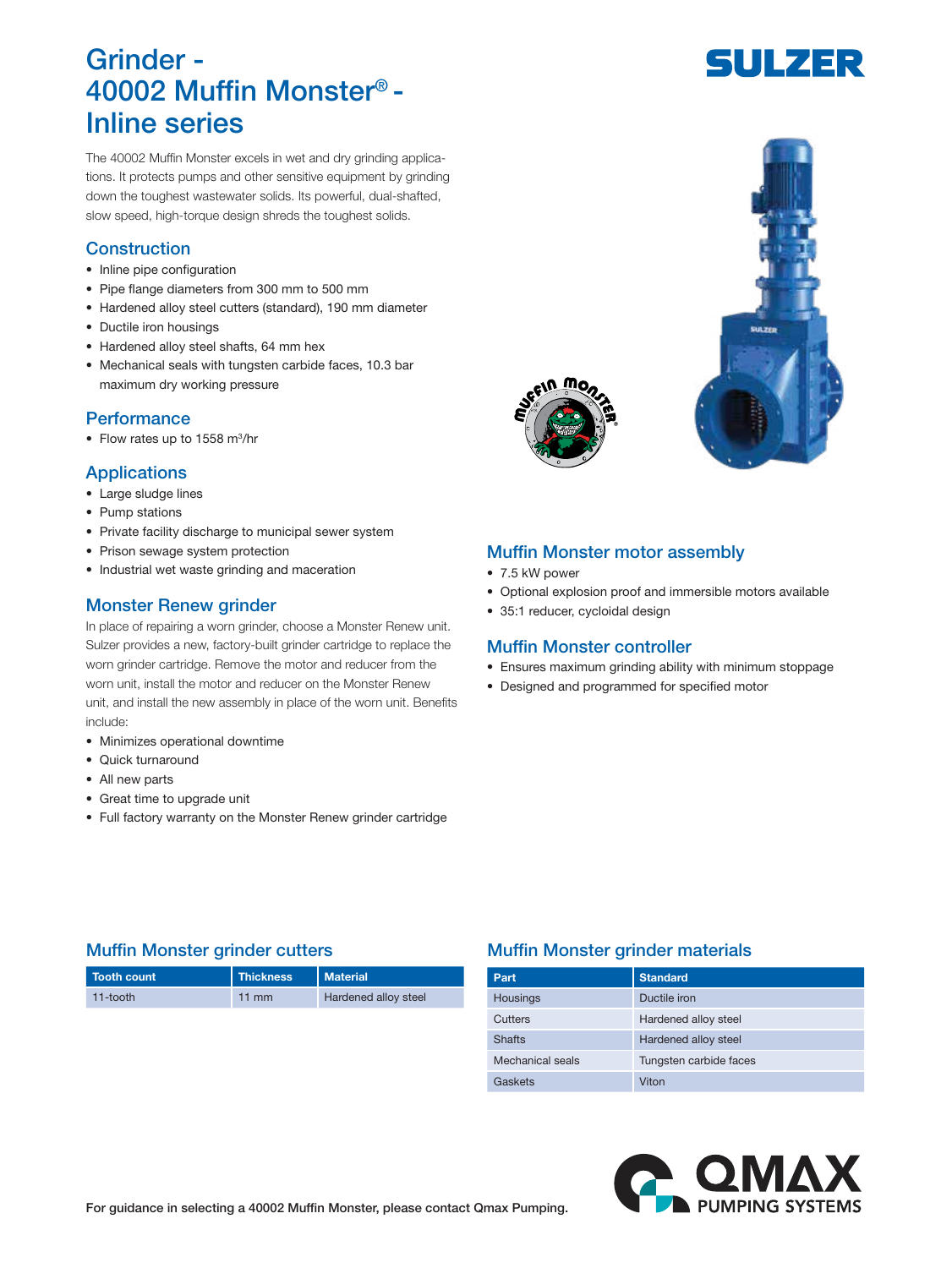### Performance curves



0 180 360 540 720 900 1080 1260 1440 1620 1800  $0.00$ 0.05 0.10 0.15 0.20 0.25 0.30 ີດອີ<br>0.35<br>O<br>O 0.40 0.45 0.50 0.55 0 50 100 150 200 250 300 350 400 450 500 8% DS 6% DS 4% DS 2% DS RAW SEWAGE 40000-32B500 (500 mm) 10% DS PRESSURE DR FLOW RATE (m3 /hr) FLOW RATE (I/s)

DS = dissolved solids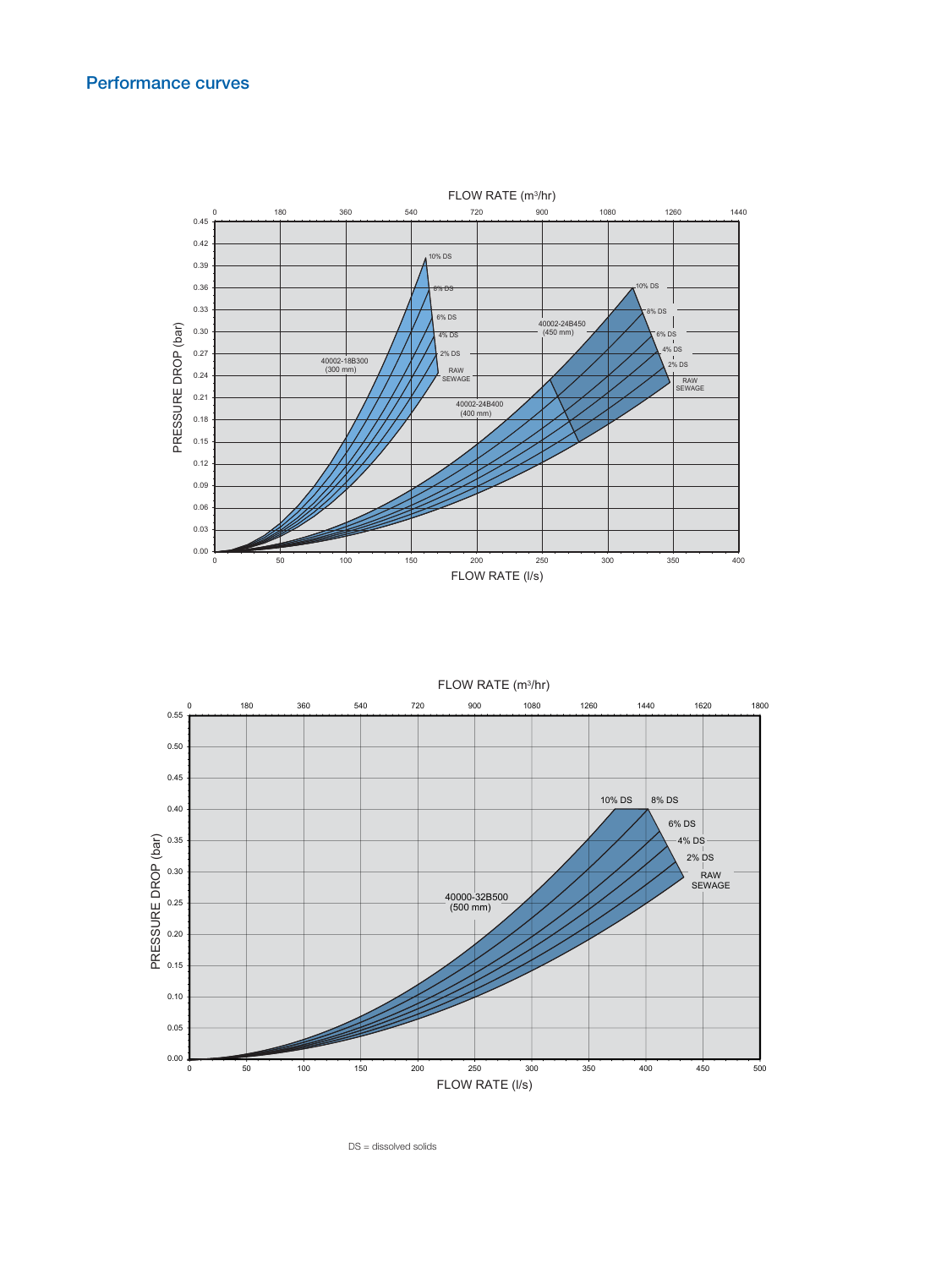

| <b>Inline</b><br>model | Flow rate $1$<br>$- m3/hr$ | <b>Pipeline</b><br>size<br>$-$ mm | <b>Pressure</b><br>drop<br>$-$ bar | Standard dimensions <sup>2</sup><br>$-$ mm<br>A (IP68)<br>B<br>A (IP55)<br>c. |      |      | Е    | <b>Flange dimensions</b><br>$-$ mm<br>E | G        | Approximate<br>net weight<br>- kg |      |  |
|------------------------|----------------------------|-----------------------------------|------------------------------------|-------------------------------------------------------------------------------|------|------|------|-----------------------------------------|----------|-----------------------------------|------|--|
| 40002-18B300           | 612                        | 300                               | 0.24                               | 1704                                                                          | 1848 | 895  | 768  | 410                                     | 28 (M24) | 12                                | 690  |  |
| 40002-24B400           | 999                        | 400                               | 0.15                               | 1882                                                                          | 2027 | 1099 | 946  | 525                                     | 31 (M27) | 16                                | 860  |  |
| 40002-24B450           | 1249                       | 450                               | 0.23                               | 1882                                                                          | 2027 | 1200 | 946  | 585                                     | 28 (M24) | 20                                | 950  |  |
| 40002-32B500           | 1558                       | 500                               | 0.29                               | 2080                                                                          | 2117 | 1301 | 1114 | 650                                     | 32 (M30) | 20                                | 1184 |  |

1. In-Line unit typically installed prior to suction side of pump. Consult factory for analysis of application.

2. Drive dimensions are a maximum based on a unit with a 7.5 kW drive.